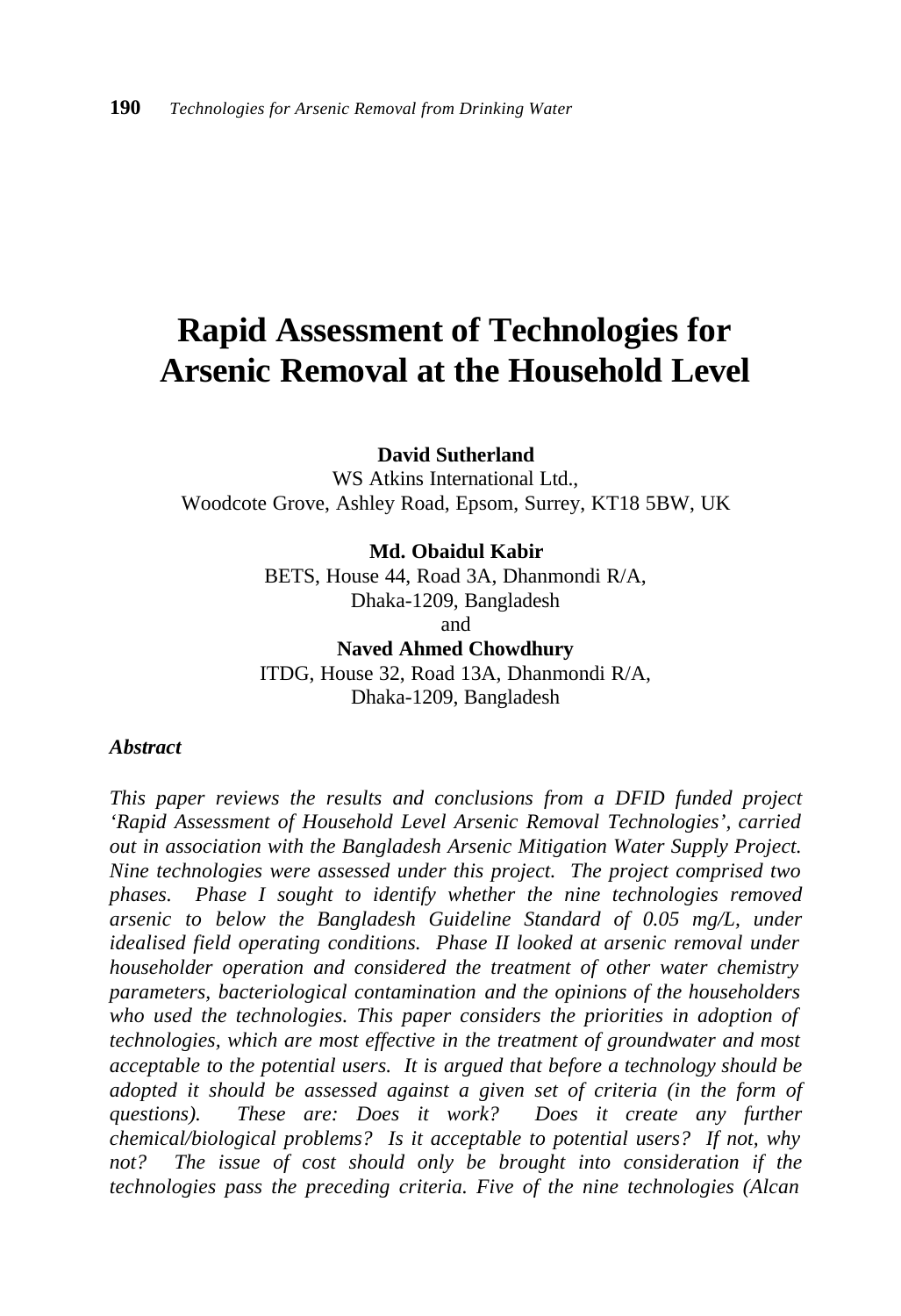*Sutherlan, Kabir and Chowdhury : Rapid Assessment of Technologies for Arsenic Removal* **191**

*enhanced activated alumina, BUET activated alumina, Sono 3-kolshi, Stevens Institute technology and the Tetrahedron) comfortably passed the arsenic removal test. Two others (DPHE/Danida 2-bucket system and GARNET) passed the arsenic removal test under certain conditions and two (Ardash filter and passive sedimentation) failed the test. The performance of the seven that were further assessed was variable, with most requiring some modification to design or use or a change of attitudes to hygiene by the users. The main concerns, particularly for the lower cost technologies, related to apparently high levels of faecal contamination, low flow rates, the use of chemical reagents, long waiting times within the filtration process and the maintenance of the technologies.*

#### **INTRODUCTION**

This paper seeks to present nine technologies which were assessed as part of a DFID funded 'Rapid Assessment of Household Level Arsenic Mitigation Technologies' carried out under the Bangladesh Arsenic Mitigation Water Supply Project (BAMWSP) between November 2000 and March 2001. The rapid assessment considered many different aspects relating to the use of the technologies, and this paper seeks to summarise these aspects in the context of assessing the problems and prospects of water treatment and its sustainability.

The project was carried out with the premise that treatment of arsenic contaminated water is only one of many mitigation measures available. Other measures include use of surface water sources, rainwater harvesting, hand-dug wells, deeper wells and community supplies from uncontaminated wells. However, in the short term, treatment is potentially the most effective solution. Some of the cheaper technologies are, indeed, presented as only a short-term crisis measure.

The sustainability of these technologies is not just a function of the inherent robustness of the technology and of the treatment process used, but a function of the infrastructure and support services provided in support of the users of the technologies. If a technology needs little in the way of spare parts or reagents, then it may be sustainable. However, the fact that a technology may need a constant supply of reagents and spare parts does not mean that it is unsustainable, so long as the support services for the technologies are local and effective. The aim of this paper is twofold:

- 1. Illustrate the performance and acceptability of the nine technologies, and
- 2. Show key issues that need to be considered if a technology is to be considered as a realistic and sustainable solution to water supply in arsenic affected areas.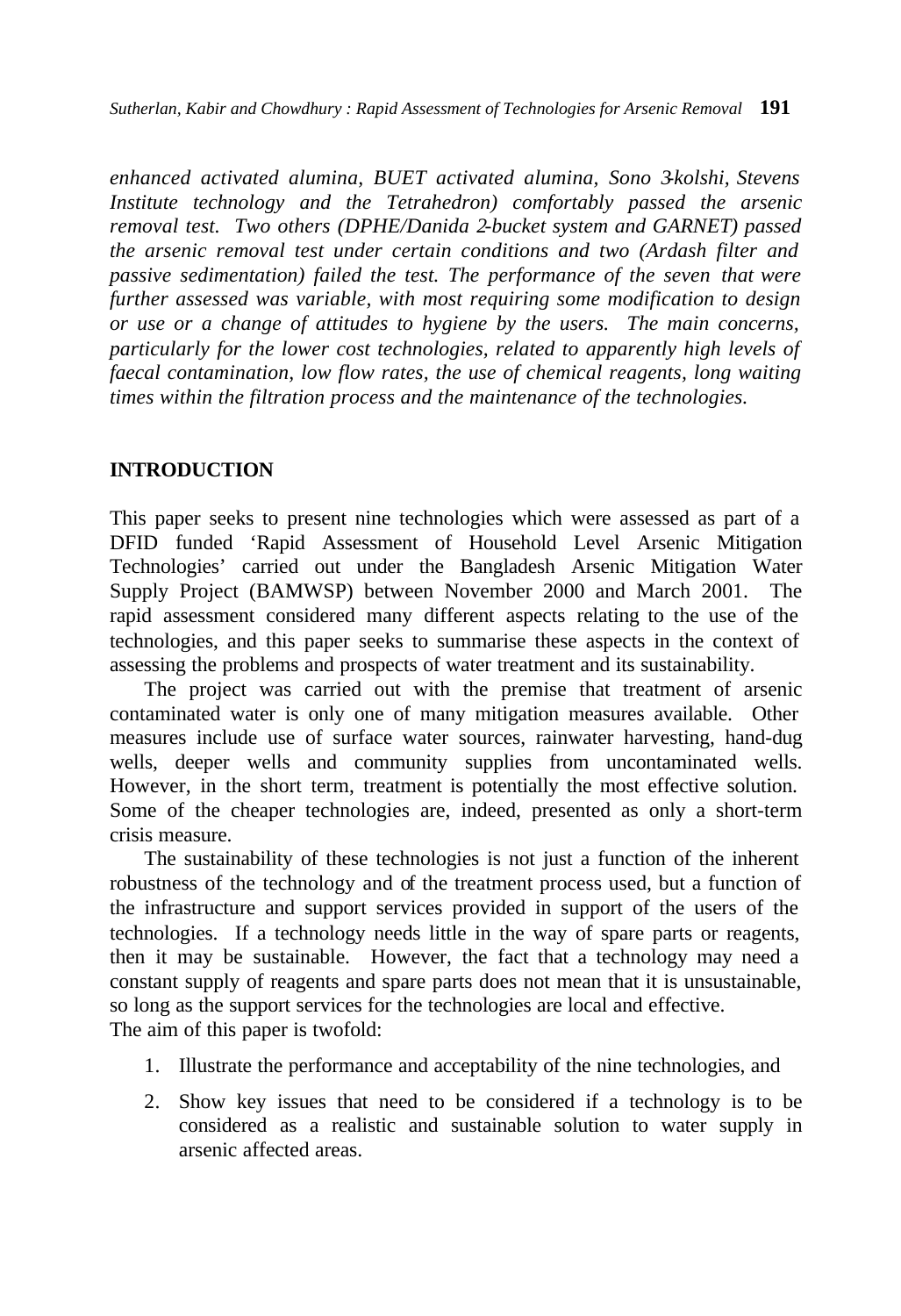## **TECHNOLOGIES**

The nine technologies included in the rapid assessment are described in Table 1. Photographs of each are attached at the end of this paper. The treatment processes used included enhanced and regular activated alumina, resin columns, metallic iron and coagulation.

| <b>TECHNOLOGY</b>                                | <b>PROCESS</b>                                                                                              |
|--------------------------------------------------|-------------------------------------------------------------------------------------------------------------|
| Alcan Enhanced Activated<br>Alumina (AL)         | Adsorption to enhanced activated alumina<br>$(AAFS-50)$                                                     |
| Ardasha Filter (AR)                              | Passive sedimentation and adsorption to<br>clay/carbonised organic matter candle                            |
| <b>BUET</b> Activated Alumina<br>(BUET)          | Oxidation, adsorption to sand filter and<br>activated alumina                                               |
| DPHE/Danida 2-bucket System<br>(DPHE/DANIDA)     | Oxidation, coagulation and adsorption<br>through sand candle                                                |
| <b>GARNET Home-made Filter</b><br>(GARNET)       | Passive coagulation with iron (from brick<br>chips) and adsorption to sand                                  |
| <b>Passive Sedimentation (PASSIVE</b><br>SEDIM.) | Passive sedimentation                                                                                       |
| Sono 3-kolshi Method (SONO)                      | Passive coagulation with Fe and/or<br>adsorption to sand matrix                                             |
| <b>Stevens Institute Method</b><br>(STEVENS)     | Enhanced coagulation and co-precipitation<br>(ferrous suphate), filtration and adsorption<br>to sand filter |
| Tetrahedron (TETRAHEDRON)                        | Ion exchange resin                                                                                          |

**Table 1 : The technologies included in rapid assessment**

Photographs of Alcan enhanced activated alumina filter, BUET activated alumina filter, GARNET home-made filter, DPHE-Danida Bucket Treatment Unit, Steven's Institute of Technology, Tetrahedron ion exchange filter and Sono 3-Kolshi filter are shown in Figures 1 through 7.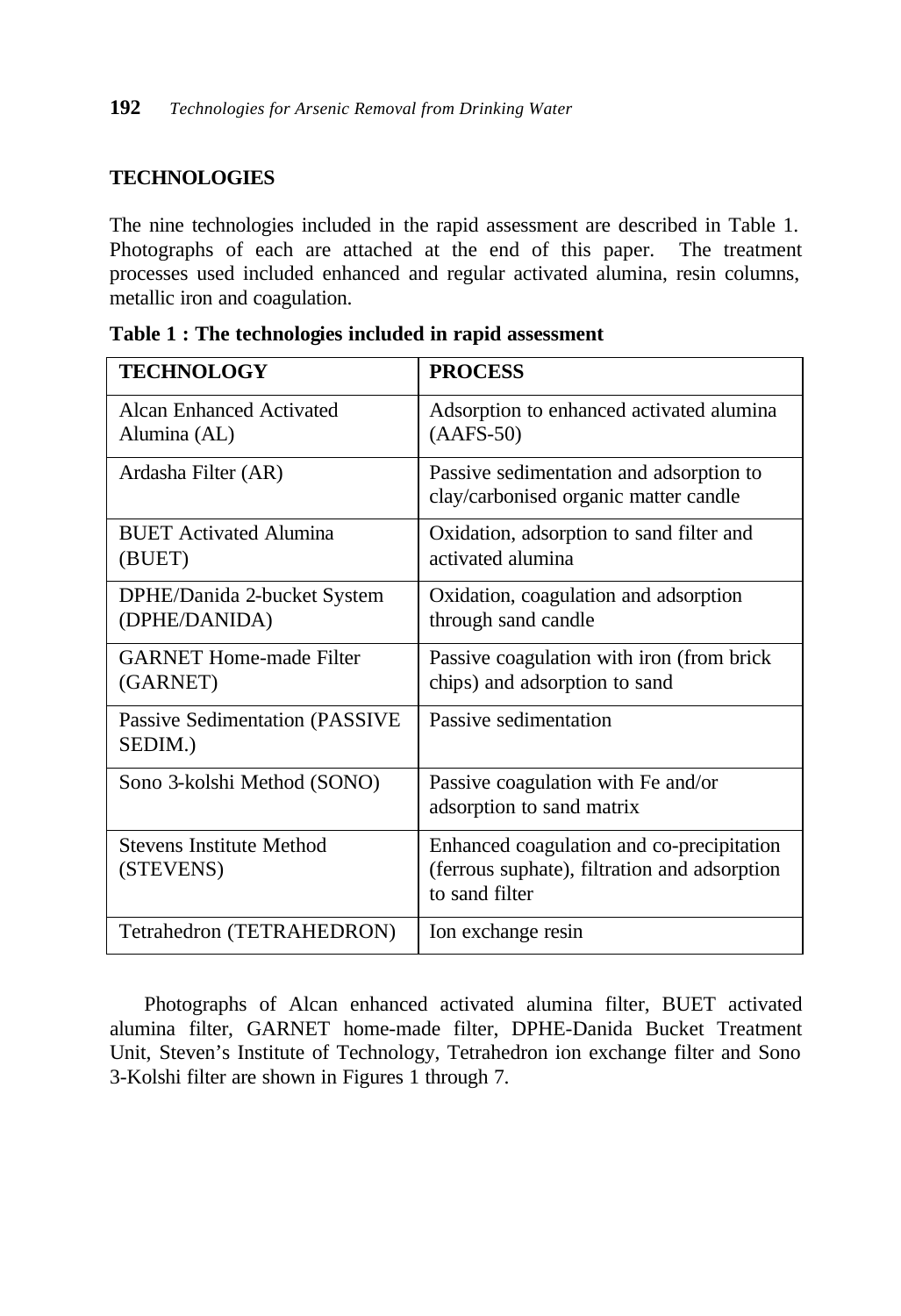

**Figure 1 : Alcan enhanced activated alumina filter**



Figure 2: BUET activated alumina filter



Figure 3: GARNET home-made filter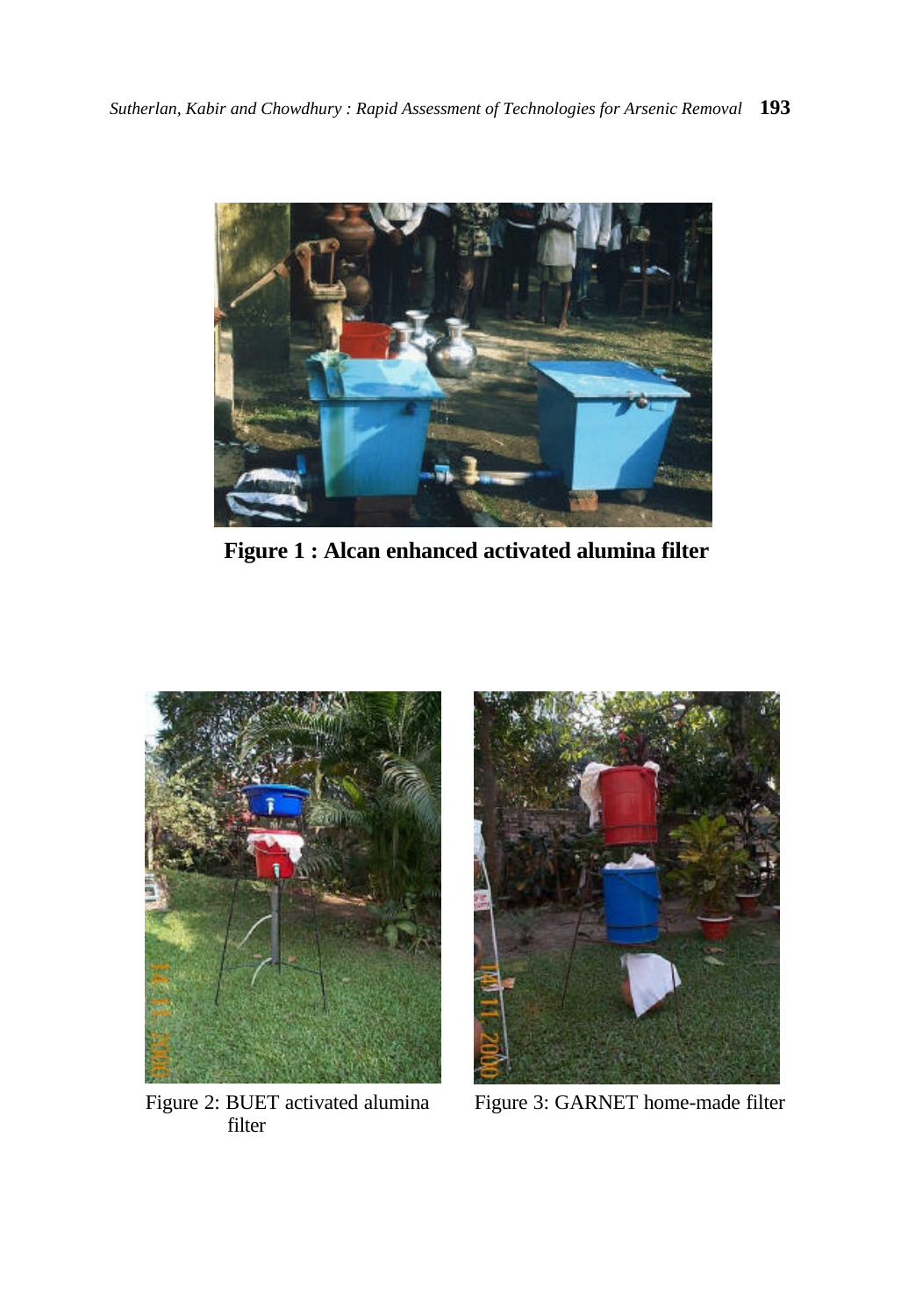

Figure 4 : DPHE-Danida Bucket Treatment Unit (BTU)



Figure 5: Steven's Institute of Technology



Figure 6: Tetrahedron Ion Exchange Resin Filter



Figure 7: Sono 3-Kolshi Filter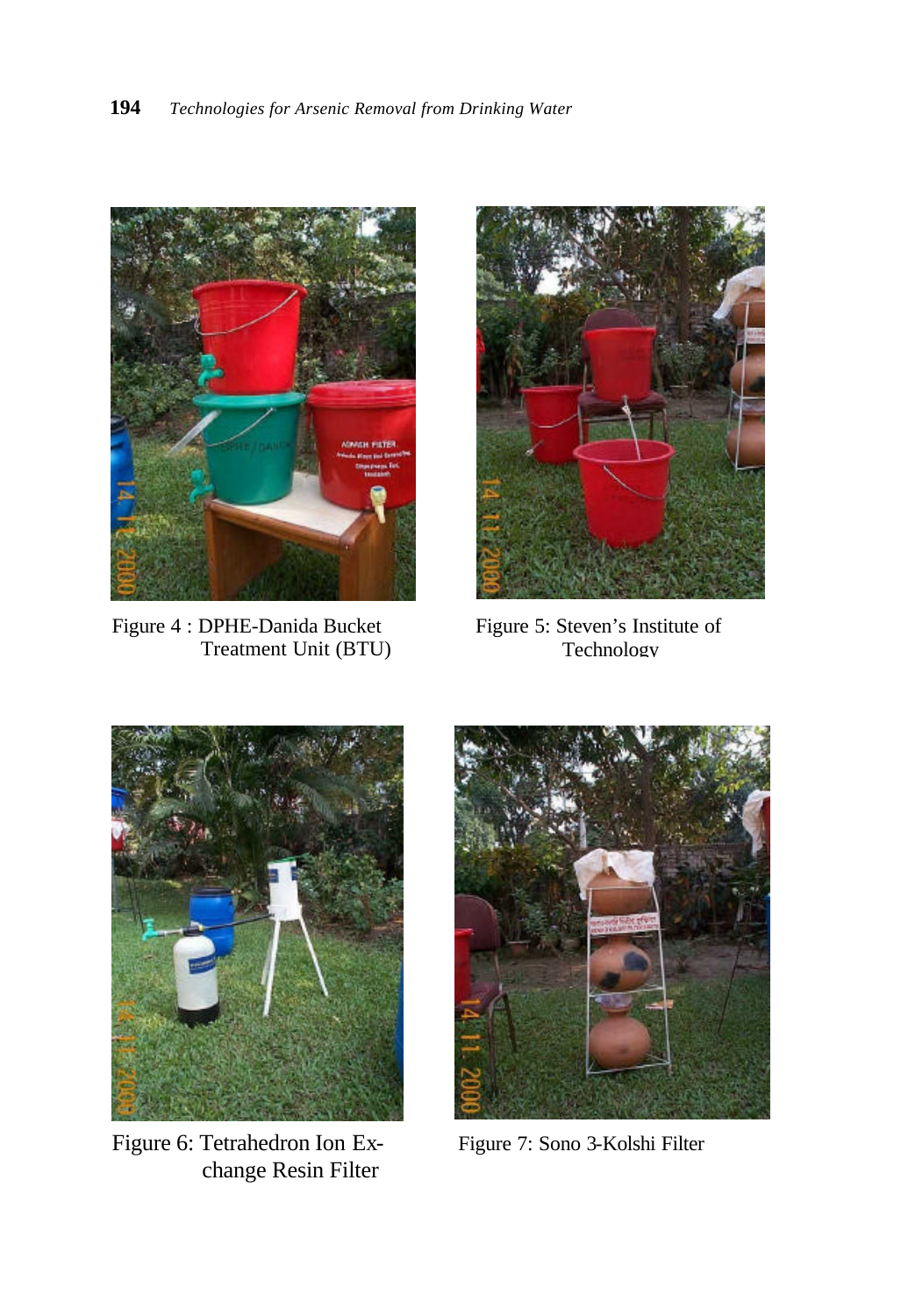### **METHODOLOGY**

During Phase I, three replicates of each of the nine technologies were tested at twenty different wells (five in each of four areas of Bangladesh). Tests included arsenic, ferrous iron, total iron, total manganese, total aluminium, phosphate, nitrate, fluoride, chloride, sulphide, turbidity, redox, pH, conductivity, dissolved oxygen, sulphate and alkalinity. Technologies were operated by the field testing teams according to strict operating instructions and timing schedule.

During Phase II, three areas were used for the assessment (Satkhira, Iswardi and Hajiganj). In each area, twenty one wells were included in the assessment. At each well, three different technologies were used over a thirty day period. The same water chemistry tests were carried out as in Phase I but under normal operating conditions by the householders at each well. In addition, bacteriological testing of faecal coliforms was carried out. A social assessment was done with the householders to illicit their opinions of the technologies with regard to ease of operation and maintenance, flow rates, timeliness of water supply, quality of treated water (e.g. taste and smell).

### **PRESENTATION OF RESULTS**

This paper has used the results from the rapid assessment to put forward the idea that there is a process through which technologies should be evaluated, selections made and areas for improvement identified. This process requires answers to specific questions. If the answer to any of the questions for any of the technologies is clearly inadequate, then it is recommended that the technology should not be considered as a short/medium term solution to the arsenic problem. The key questions are seen as:

- 1. Does the technology reduce arsenic to below the Bangladesh Guideline Standard (0.05mg/L)?
- 2. Does the technology create any problems regarding major water chemistry parameters?
- 3. Does the technology create any bacteriological problems?
- 4. Is the technology acceptable to users?
- 5. If not, (a) Why not?
	- (b) Are the reasons for unacceptability easy to address?
- 6. What is the cost/basis of cost of the technology?
- 7. What are the most appropriate financing options?

Each answer to each question for each technology, represents one box in Table 2. The darkness of the shading of each box represents the degree of concern relating to each answer for each technology.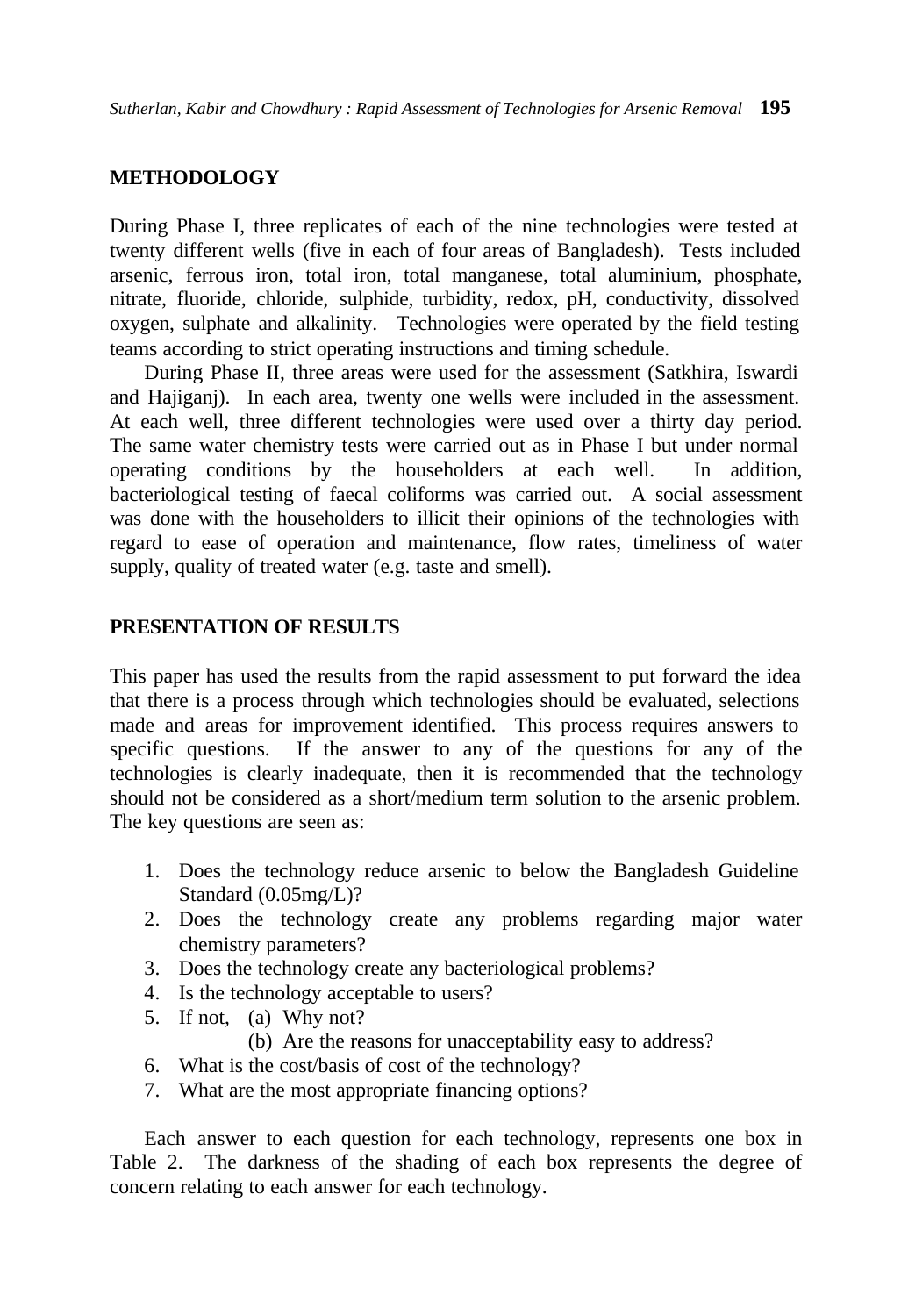When looking at the Table 3, the darkness of shading across the rows gives the degree of concern for each issue and the darkness of shading down each column gives the degree of concern for each technology.

## **Table 2 : Degree of concern related to technologies under assessment**

| No cause for concern                                                                                        |
|-------------------------------------------------------------------------------------------------------------|
| Some cause for concern. Issues need rethinking.                                                             |
| Significant cause for concern. Issues need addressing and<br>design and/or operation modifications required |
| Technology not acceptable on these grounds. Proceed no<br>further                                           |

#### **RESULTS**

It is clear from the Table 3 that, overall, the most acceptable technologies are the Alcan, Tetrahedron, Sono and Stevens. It is also clear that arsenic removal and other water chemistry issues are, in many ways the least points of concern – the technologies do what they are designed to do on the whole.

The major issues relating to the prospects for the technologies and for sustainable use are the risk of bacteriological contamination and the acceptability of the technologies to prospective users. The main reasons why some technologies are not acceptable to the users are the amount of work needed to operate and maintain the technologies, the amount of time that they have to wait for water and the volumes of water that are available on a daily basis. These issues were highlighted in a rapid assessment. It is likely that they will become ever more a barrier to use in the longer term as householders become impatient with the volume of work and waiting times.

The amount of work required for, and the volumes of water produced by, the Alcan and Tetrahedron are considerably less than for the other technologies. However, they are considerably more expensive and this was a big barrier to acceptability.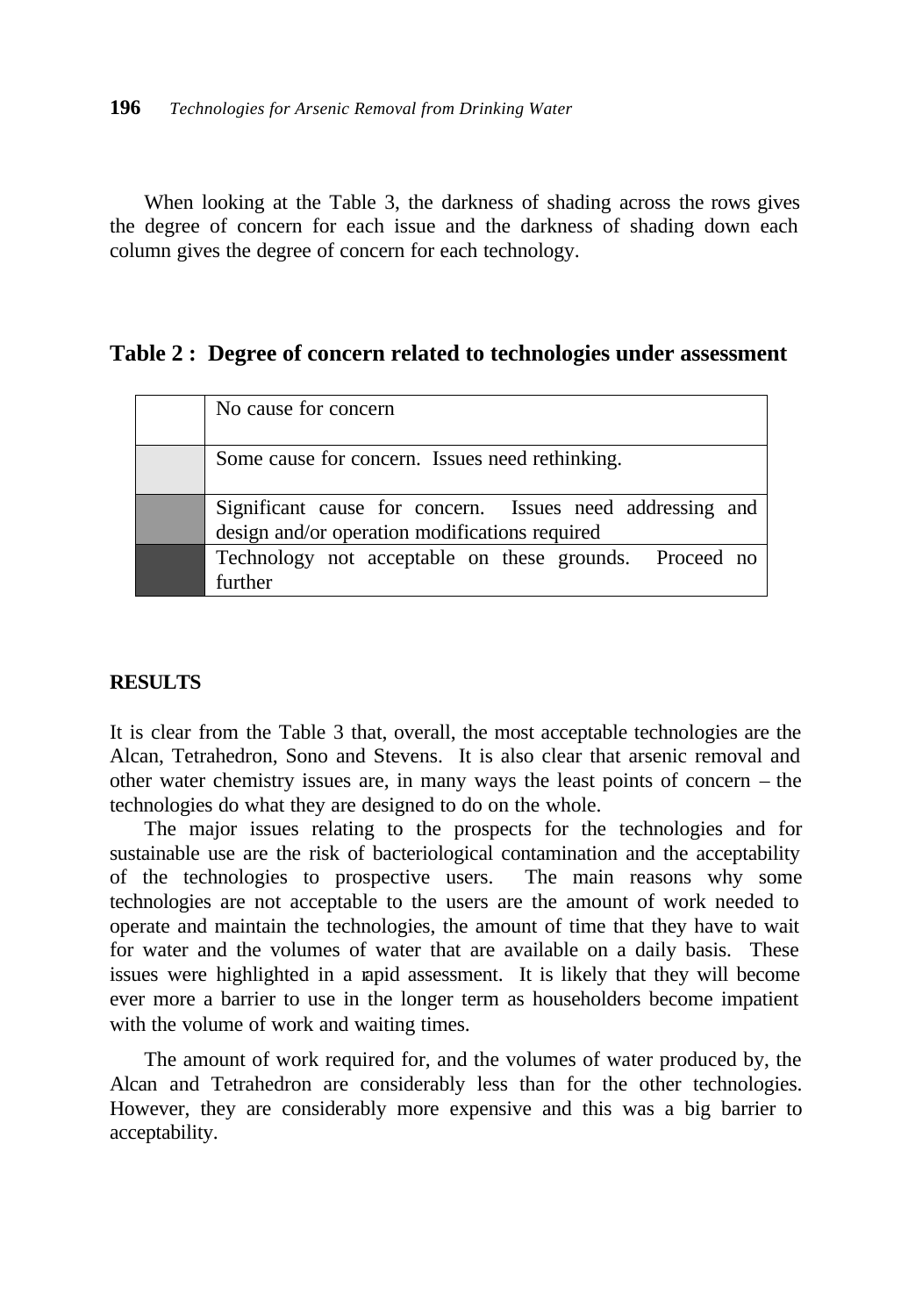| <b>Question</b>                                                                                          | <b>Alcan</b>                                                                                                       | <b>Ardasha</b>               | <b>BUET</b>                                                                              | <b>DPHE/Danida</b>                                                                                                                   | <b>Garnet</b>                                                                                                          | <b>Passive</b><br>Sedim.      | Sono                                                                                | <b>Stevens</b>                                                                       | <b>Tetra</b><br><b>Hedron</b> |
|----------------------------------------------------------------------------------------------------------|--------------------------------------------------------------------------------------------------------------------|------------------------------|------------------------------------------------------------------------------------------|--------------------------------------------------------------------------------------------------------------------------------------|------------------------------------------------------------------------------------------------------------------------|-------------------------------|-------------------------------------------------------------------------------------|--------------------------------------------------------------------------------------|-------------------------------|
| Does the<br>technology reduce<br>arsenic to below<br>the Bangladesh<br>Guideline Standard<br>(0.05mg/L)? | Yes<br>(100%<br>samples)                                                                                           | No<br>( <b>5%</b><br>samples | Yes<br>(99.5%<br>samples)                                                                | Yes (but only<br><b>below</b><br>groundwater<br>$As < 0.12$ mg/L)                                                                    | Yes (but only<br>when operate<br>exactly<br>according to<br>instructions<br>75% samples<br>If not, then<br>43% samples | $\bf No$<br>$(0\%$<br>samples | Yes<br>(99%<br>samples)                                                             | Yes<br>$(>90\%$<br>samples)                                                          | Yes<br>$(>80\%$<br>samples)   |
| Does the<br>technology create<br>any problems<br>regarding major<br>water chemistry<br>parameters?       | No                                                                                                                 |                              | No                                                                                       | <b>Yes – manganese</b><br>and aluminium<br>significantly<br>increased to<br>above Bangladesh<br><b>Guideline</b><br><b>Standards</b> | No                                                                                                                     |                               | No                                                                                  | N <sub>0</sub>                                                                       | No                            |
| Does the<br>technology create<br>any bacteriological<br>problems?                                        | Some<br>Temporary<br>contaminati<br>on at times.<br>Slight<br>design<br>changes<br>and<br>instructions<br>to users |                              | Yes<br>Contami<br>nation<br>in sand<br>filter.<br><b>Further</b><br>research<br>required | Yes<br><b>Contamination in</b><br>sand filter.<br><b>Further research</b><br>required.                                               | Yes<br>Contaminati<br>on in sand<br>filter.<br><b>Further</b><br>research<br>required.                                 |                               | Yes<br><b>Contan</b><br>nation i<br>sand<br>filter.<br>Furthe<br>researc<br>require | <b>Very little</b><br><b>Mainly</b><br>from<br>outlet pipe<br>trailing on<br>ground. | N <sub>o</sub>                |

# **Table 3 : Relative performance of technologies**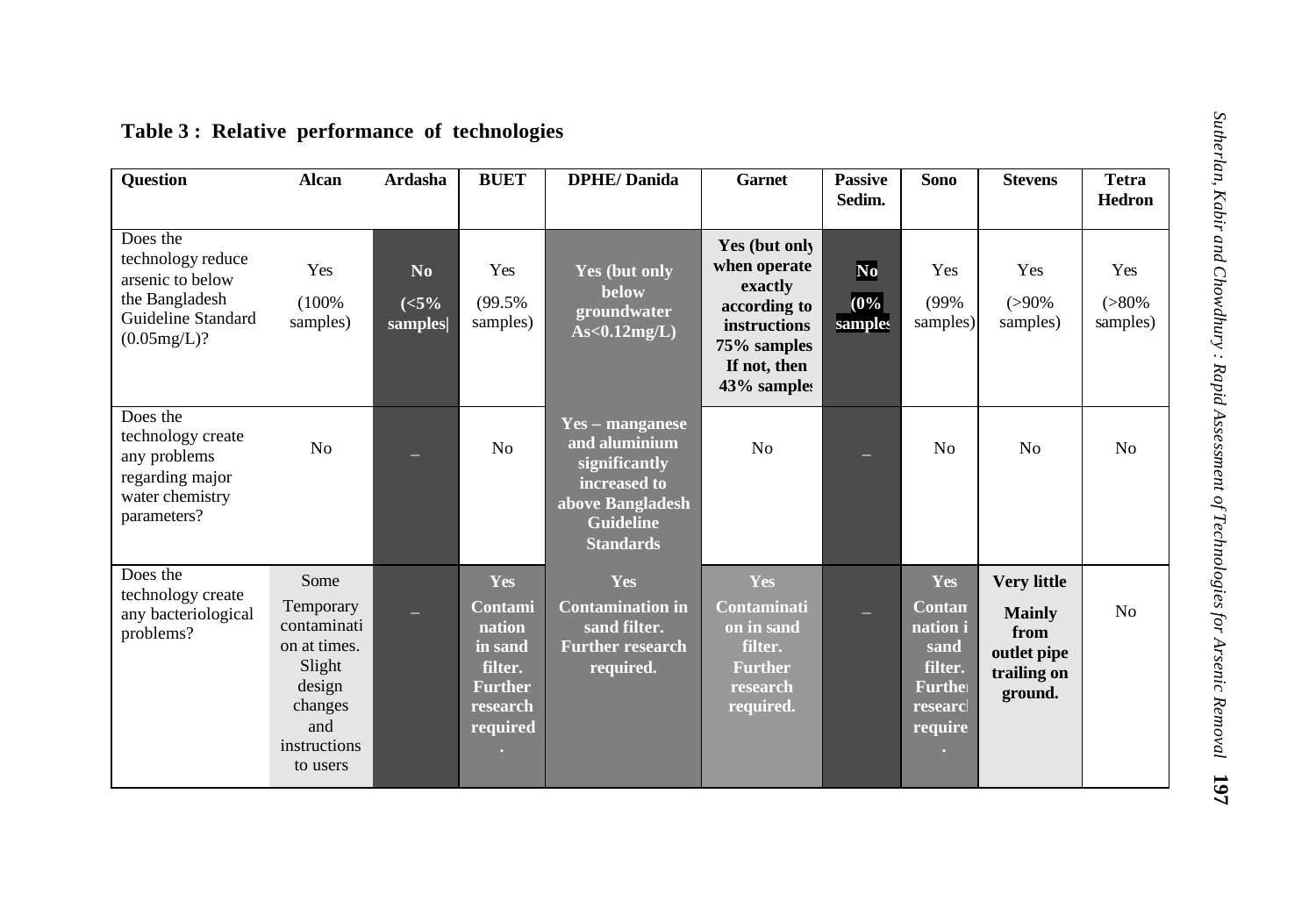| Question                                                                                                                                        | <b>Alcan</b>                                                           | Ardasha | <b>BUET</b>                                                                                                                                                    | <b>DPHE/Danida</b>                                                                                                                             | <b>Garnet</b>                                                                                                                                                                        | <b>Passive</b><br>Sedim. | <b>Sono</b>                                                                                                     | <b>Stevens</b>                                                                                                                                                    | <b>Tetra</b><br><b>Hedron</b>                                                                           |
|-------------------------------------------------------------------------------------------------------------------------------------------------|------------------------------------------------------------------------|---------|----------------------------------------------------------------------------------------------------------------------------------------------------------------|------------------------------------------------------------------------------------------------------------------------------------------------|--------------------------------------------------------------------------------------------------------------------------------------------------------------------------------------|--------------------------|-----------------------------------------------------------------------------------------------------------------|-------------------------------------------------------------------------------------------------------------------------------------------------------------------|---------------------------------------------------------------------------------------------------------|
| Is the technology<br>acceptable<br>to<br>users?<br>If not,<br>(a) Why not?<br>(b) Are the<br>reasons for<br>unacceptability<br>easy to address? | Yes<br>(1 <sup>st</sup> )<br>favourite)<br>Only<br>concern is<br>cost. |         | N <sub>0</sub><br>(7 <sup>th</sup><br>avourite<br><b>Too tall</b><br>and<br><b>unstable</b><br><b>ifficult 1</b><br>use.<br><b>Redesign</b><br><b>required</b> | Fairly<br>acceptable<br>$(3rd$ favourite)<br><b>Bothersome</b> use<br>(reagents),<br>waiting times.<br><b>Maybe</b><br>reconsider<br>reagents. | N <sub>0</sub><br>$(6^{\text{th}})$<br>favourite)<br><b>Slow flow</b><br>rates (not<br>enough As<br>free water),<br>heavy.<br><b>Further</b><br>research on<br>materials/<br>design. |                          | Yes<br>(2 <sup>nd</sup><br>favourite)<br>Main<br>concerns<br>difficult<br>to move<br>and slow<br>flow<br>rates. | Fairly<br>acceptabl<br>$(5^{\text{th}})$<br>favourite)<br><b>Main</b><br>concerns<br>are<br>cleaning<br>frequency<br>taste, need<br>for<br>additiona<br>reagents. | Fairly<br>cceptabl<br>$(4^{th}$<br>avourite<br><b>Main</b><br>concerns<br>are taste<br>mell and<br>cost |
| What<br>the<br>are<br>volumes of water<br>produced in 12<br>hours?                                                                              | >3600<br>litres<br>Enough<br>for $>100$<br>families                    |         | 50 litres<br>Enough<br>for $1.5$<br>families                                                                                                                   | 43 litres<br>Enough for 1<br>family                                                                                                            | 13 litres<br>Not enough<br>for 1family                                                                                                                                               |                          | 40 litres<br>Enough<br>for 1<br>family                                                                          | 169 litres<br>Enough<br>for $5$<br>families                                                                                                                       | 624<br>Enough<br>for $>20$<br>families                                                                  |

# **Table 3 : Relative performance of technologies ( Contd. )**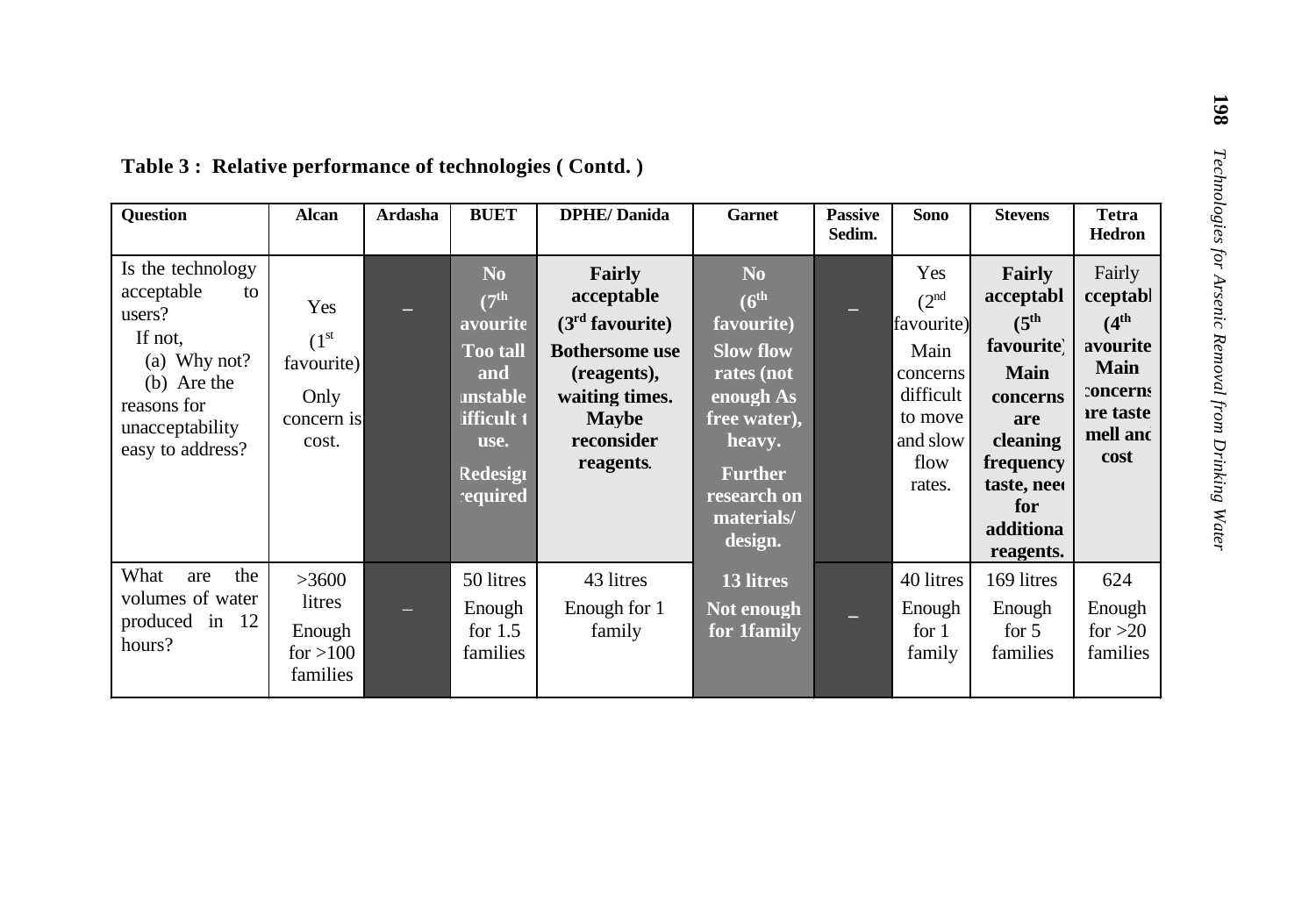### **DISCUSSION**

The rapid assessment illustrated that there are many different ways to successfully approach arsenic removal from groundwater at a household level. However, it also showed that arsenic removal is just one small element in the production of a successful and acceptable technology.

 Many would argue that, given that the technologies are mainly designed to be a short/medium solution, bacteriological contamination is potentially a far more serious and immediate hazard to health than drinking untreated water. There are recommendations made for each of the technologies where there are problems with bacteriological contamination. These principally concern regular cleaning with hypochlorite to minimise contamination and a hygiene education programme as part of the distribution of technologies. This adds further stages to the water treatment process and potentially further reduces acceptability of the technologies to users.

In most cases, the process has been proven to be effective in the removal of arsenic and it is problems in the design of the technology to accommodate that process which has caused a reduction in acceptability. The more expensive technologies have gone for a much higher specification which has reduced the number of inconveniences to users and increased the performance in terms of volumes of water available.

There is some room for a trade off between cost and performance. However, lower cost should not be made the priority if it results in a technology which is unacceptable to users, does not produce sufficient water and which may deliver water of a lower quality and containing faecal coliforms. The Stevens is a good example of a lower cost technology that does perform well on all water quality issues (including microbiology) but needs some refinement to make it more acceptable to users, particularly with regard to cleaning. The Sono is highly acceptable and affordable, but the issue of contamination needs close scrutiny before mass production. It is believed that a smaller, less expensive version of the Alcan has been produced and is currently being evaluated. This is an example of where modifications to design to address the points of concern have been made.

The cost of water supply for these technologies has not been finally determined. The capital costs have been identified, but the regularity of replacement (following break through) has not yet been finally identified. This is important in the calculation of costs over a period of time and defining average costs per litre of water in the short to medium term.

The cost issue is one that varies in importance depending upon the financing arrangements that are proposed. For example, if the financing arrangements are for market sector, private purchase, then whether or not the more expensive units